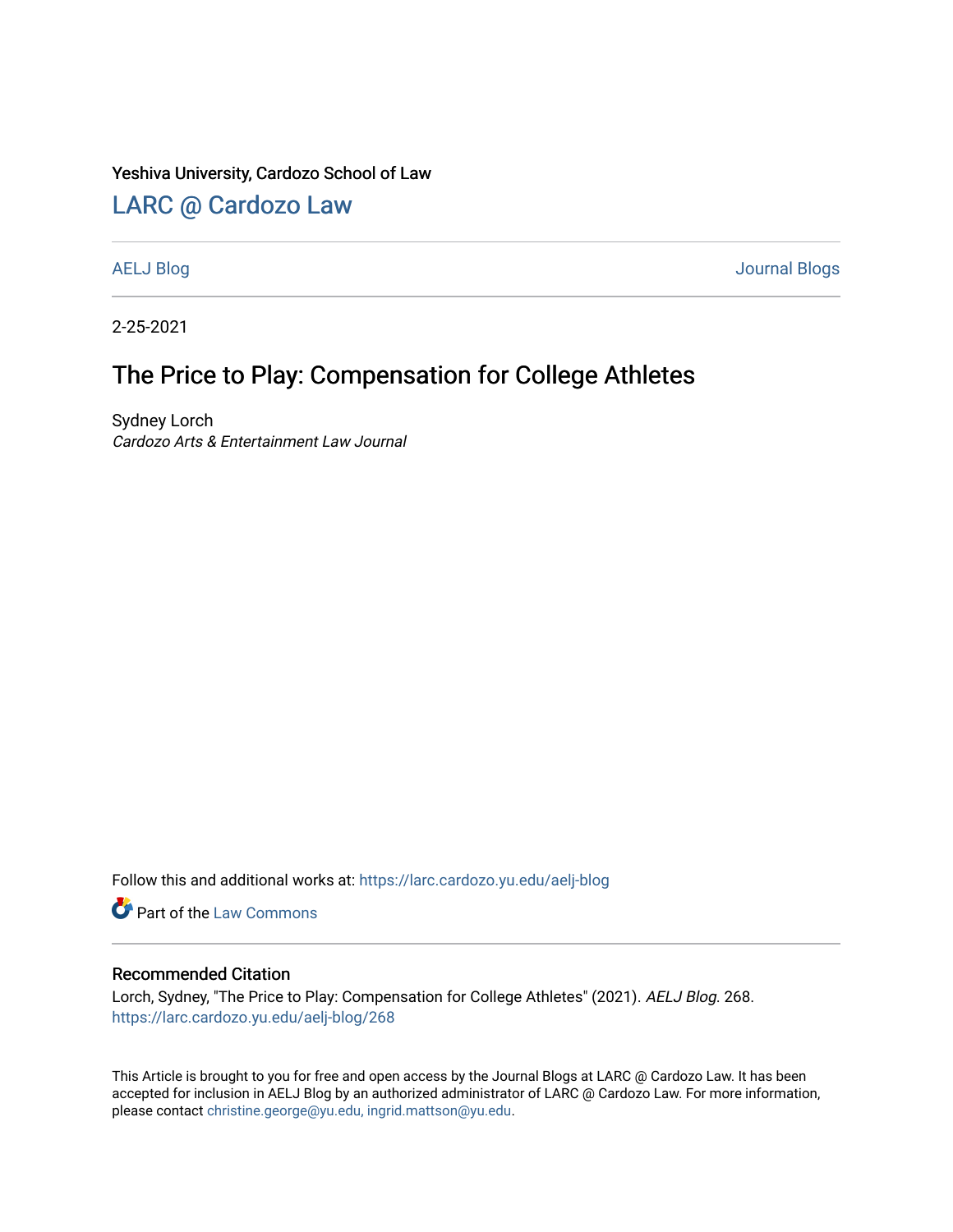# **The Price to Play: Compensation for College Athletes**

BY **SYDNEY LORCH** / ON FEBRUARY 24, 2021



*Photo by Luis Blanco on flickr*

College sports is a multibillion-dollar industry, generating profits for schools, coaches, and conferences. Everyone seems to be getting rich off of these college athletes—everyone, that is, except the players.

Since 1906, college athletics have operated under the National Collegiate Athletic Association (NCAA)[,](https://cardozoaelj.com/2021/02/24/the-price-to-play-compensation-for-college-athletes/#easy-footnote-bottom-1-6686)<sup>1</sup> which is a nonprofit organization that regulates student athletes. Under current NCAA regulations, student athlete compensation is limited to educational scholarships[.](https://cardozoaelj.com/2021/02/24/the-price-to-play-compensation-for-college-athletes/#easy-footnote-bottom-2-6686)<sup>2</sup> Thus, student athletes are prohibited from marketing or monetizing their name, image, and likeness. Colleges, on the other hand, make million dollar deals with cable networks like ESPN and Fox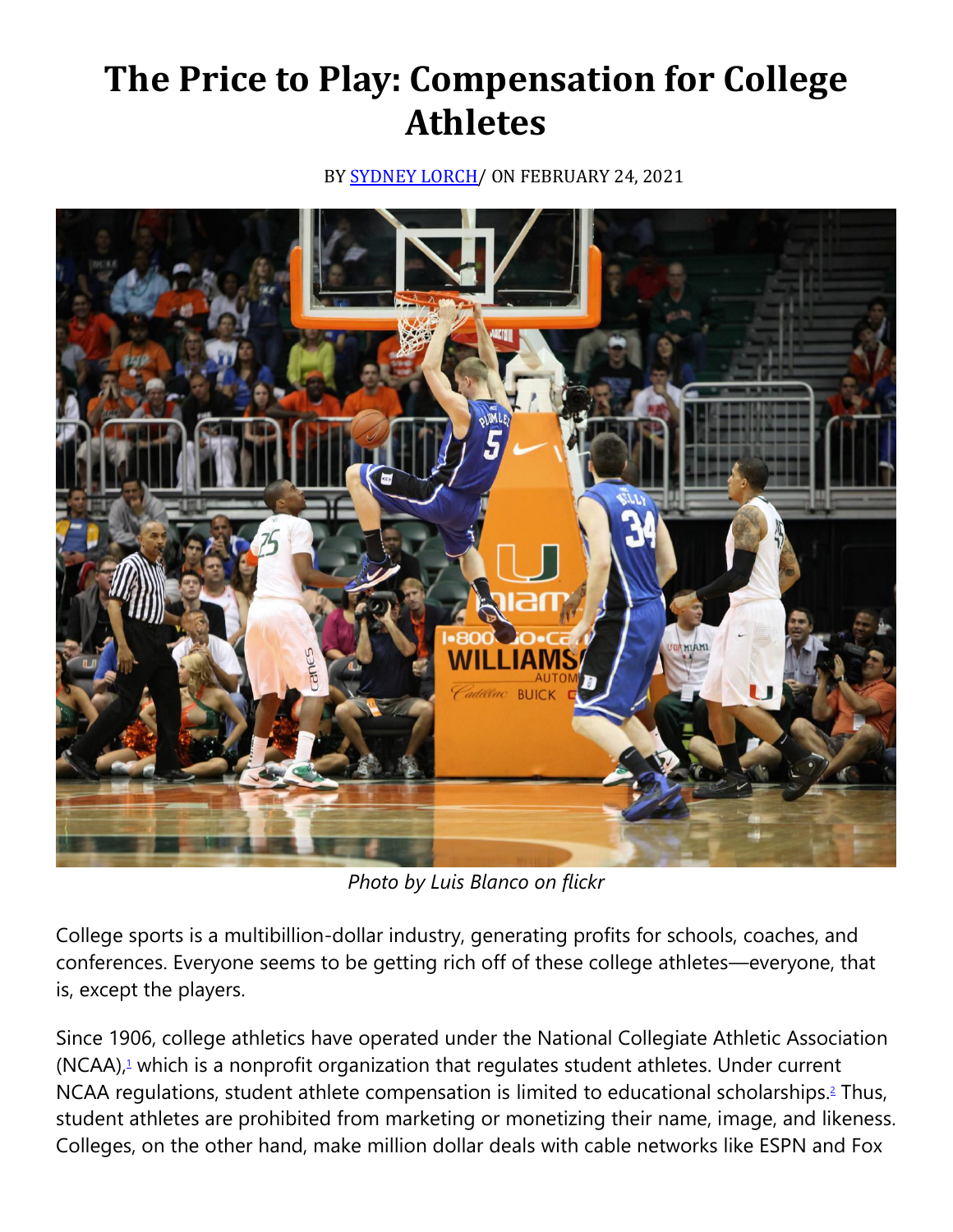and athletic brands like Nike and Adidas by profiting from the names, images, and likenesses of student athletes.

However, the long-standing ban on college athletes using their names, images, and likenesses may soon be over. This past December, the U.S. Supreme Court announced that it will consider whether restrictions on compensation for college athletes violate federal antitrust laws[.](https://cardozoaelj.com/2021/02/24/the-price-to-play-compensation-for-college-athletes/#easy-footnote-bottom-3-6686)<sup>3</sup> The decision may be a huge step towards athletes receiving greater education-related benefits, such as graduate school scholarships, study abroad opportunities, or computers[.](https://cardozoaelj.com/2021/02/24/the-price-to-play-compensation-for-college-athletes/#easy-footnote-bottom-4-6686)<sup>4</sup> But the most recent legislative push has been made by Senator Chris Murphy and Representative Lori Trahan, who introduced in Congress the College Athlete Economic Freedom Act[.](https://cardozoaelj.com/2021/02/24/the-price-to-play-compensation-for-college-athletes/#easy-footnote-bottom-5-6686)<sup>5</sup>

Historically, the NCAA prohibits student athletes from receiving pay for their name, image, and likeness rights. Thus, student athletes may not, "get an agent, enter a professional draft after enrollment, or accept pay in any form in their sport.["](https://cardozoaelj.com/2021/02/24/the-price-to-play-compensation-for-college-athletes/#easy-footnote-bottom-6-6686) $6$  However, this Act would effectively give college athletes control over the use of their names, images, and likenesses by prohibiting the NCAA and universities from creating and further implementing restrictive rules that limit how current and prospective athletes use their name, image, and likeness rights[.](https://cardozoaelj.com/2021/02/24/the-price-to-play-compensation-for-college-athletes/#easy-footnote-bottom-7-6686)<sup>1</sup>

The Act would establish a federal right for college athletes to participate in individual or group licensing agreements for the use of their name, image, and likeness rights[.](https://cardozoaelj.com/2021/02/24/the-price-to-play-compensation-for-college-athletes/#easy-footnote-bottom-8-6686) <sup>8</sup> This would allow them to enter into deals with video-game publishers that want to use them in a new NBA2K game or with apparel companies that wish to have their name plastered on the back of a new collection of sport jerseys[.](https://cardozoaelj.com/2021/02/24/the-price-to-play-compensation-for-college-athletes/#easy-footnote-bottom-9-6686) $9$ 

Further, the Act would allow college athletes to organize through a collective representative by preventing the NCAA and colleges from regulating the "legal, financial, or agency representation of college athletes and prospective college athletes with respect to the marketing of their names, images, likenesses, or athletic reputations, including the certification of such legal, financial, or agency representation."<sup>[10](https://cardozoaelj.com/2021/02/24/the-price-to-play-compensation-for-college-athletes/#easy-footnote-bottom-10-6686)</sup>

Additionally, by establishing a federal right for college athletes, the Act would effectively give college athletes a private right of action under antitrust law.<sup>[11](https://cardozoaelj.com/2021/02/24/the-price-to-play-compensation-for-college-athletes/#easy-footnote-bottom-11-6686)</sup> Notably, the Act does not provide antitrust protections for the NCAA and includes antitrust penalties if colleges or the NCAA violate the Act.<sup>[12](https://cardozoaelj.com/2021/02/24/the-price-to-play-compensation-for-college-athletes/#easy-footnote-bottom-12-6686)</sup> Furthermore, the Act would also effectively preempt any state law that would limit this new federal right of college athletes.<sup>[13](https://cardozoaelj.com/2021/02/24/the-price-to-play-compensation-for-college-athletes/#easy-footnote-bottom-13-6686)</sup>

"Big-time college athletics look no different than professional leagues, and it's time for us to stop denying the right of college athletes to make money off their talents," Senator Murphy stated in announcing the bill.[14](https://cardozoaelj.com/2021/02/24/the-price-to-play-compensation-for-college-athletes/#easy-footnote-bottom-14-6686) "It's simple: this is about restoring athletes' ownership over the use of their own names and likeness, [and] giving students a right to make money off endorsements is just one part of a much broader package of reforms that need to be made to college athletics, but it's a good start."<sup>[15](https://cardozoaelj.com/2021/02/24/the-price-to-play-compensation-for-college-athletes/#easy-footnote-bottom-15-6686)</sup>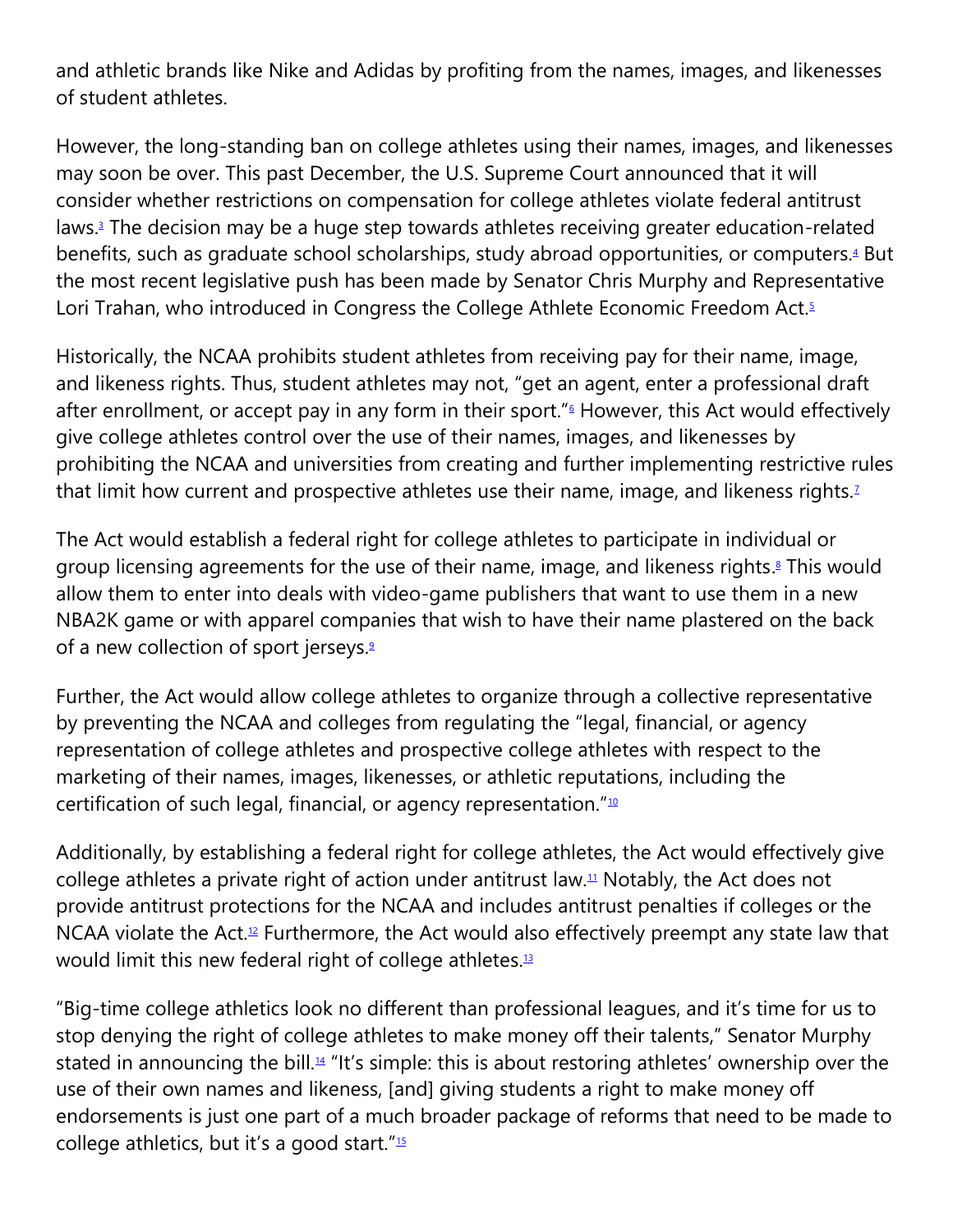*Sydney Lorch is a Second Year Law Student at the Benjamin N. Cardozo School of Law and a Staff Editor at the Cardozo Arts & Entertainment Law Journal. Sydney is interested in entertainment law and copyright. Sydney is also the co-president of the Sports Law Society, Director of Events of the Jewish Law Students Association, and is interning at Greenberg & Stein.*

- 1. Dan Treadway, Why Does the NCAA Exist?, Huffpost (Aug. 6, 2013, 1:39 PM), https://www.huffpost.com/entry/johnny-manziel-ncaa-eligibility\_b\_3020985 [https://perma.cc/ZF9J-EAR2].
- 2. NCAA, https://www.ncaa.org [https://perma.cc/FQ48-ULBB] (last visited Feb. 12, 2021).
- 3. Brent Kendall, Louise Radnofsky, & Laine Higgins, Supreme Court to Hear NCAA Antitrust Case on College-Athlete Compensation, Wall St. J. (Dec. 16, 2020, 3:40 PM), https://www.wsj.com/articles/supreme-court-to-consider-ncaa-antitrust-case-oncollege-athlete-compensation-11608129891 [https://perma.cc/99QB-HSJK]; See NCAA v. Alston, OYEZ, https://www.oyez.org/cases/2020/20-512 [https://perma.cc/4P6H-97Y3] (last visited Feb. 12, 2021).
- 4. Brianna Rauenzahn, Jamison Chung, & Aaron Kaufman, Paying College Athletes, Reg. Rev. (Feb. 6, 2021), https://www.theregreview.org/2021/02/06/saturday-seminarpaying-college-athletes/ [https://perma.cc/U9CP-V798].
- 5. Andrew Zimbalist, The College Athlete Economic Freedom Act Proposed in Congress is a Step Forwards on NIL Rights, Forbes (Feb. 7, 2021), https://www.forbes.com/sites/andrewzimbalist/2021/02/07/the-college-athleteeconomic-freedom-act-proposed-by-senator-chris-murphy-d-ct-and-congresswomanlori-trahan-d-ma-is-a-step-forward/?sh=41d138362bbd [https://perma.cc/39B7-6NZL].
- 6. Jeffrey A. Wakolbinger, Game On: Are New Opportunities Opening up for Brands to Use Student Athletes' Name, Image and Likeness Rights?, NAT'L L. Rev. (Feb. 11, 2021), https://www.natlawreview.com/article/game-are-new-opportunities-opening-brandsto-use-student-athletes-name-image-and [https://perma.cc/CV2E-MBGH].
- 7. Chandelis Duster, Democrats Make New Push for College Athlete Compensation, CNN (Feb. 4, 2021, 5:52 PM), https://www.cnn.com/2021/02/04/politics/college-athleteeconomic-freedom-act/index.html [https://perma.cc/4N8R-LQA3].
- 8. Michael McCann, Murphy, Trahan Propose College Athlete Compensation Legislation, Yahoo Sports (Feb. 4, 2021), https://sports.yahoo.com/murphy-trahan-propose-collegeathlete-180002669.html [https://perma.cc/9SUV-2Z64].
- 9. Id.
- 10.Duster, supra note 7.
- 11.McCann, supra note 8.
- 12.Ross Dellenger, New Congressional NIL Bill Targets Expansive Change to Athlete Compensation, Video Game Licensing, Sports Illustrated (Feb. 4. 2021), https://www.si.com/college/2021/02/04/ncaa-nil-video-game-rights-congress-bill [https://perma.cc/R3D4-GN5A].
- 13.McCann, supra note 8.